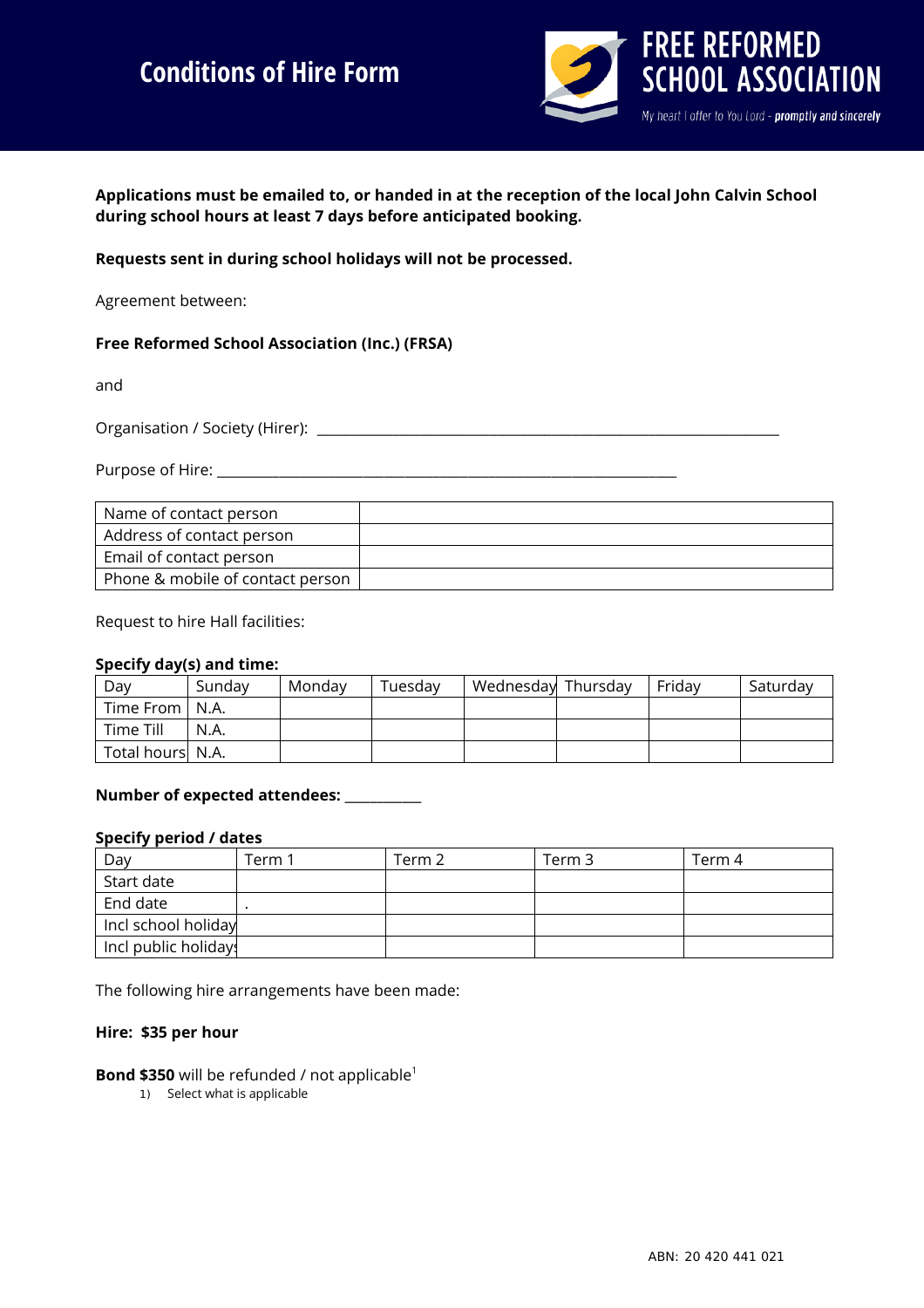| Key number                       |     |  |    |  |  |
|----------------------------------|-----|--|----|--|--|
| Swipe card number                |     |  |    |  |  |
| Key registration form handed out | Yes |  | No |  |  |

The hire of the equipment is a privilege offered from the FRSA to its members and/or local community upon application. The hire will cover the normal operating expenses of the equipment throughout the year. The expectation is that the equipment will be brought back / will be left in the same condition as when you received it.

#### **Cancellation Terms:**

The hirer must give one day notice to the school in case of cancellation.

**I have read and accept the General Rules mentioned below and agree to abide by their requirements. I agree to indemnify and not hold against the FRSA, expenses, costs, and claims, demands, suits, judgements, and liabilities arising out of the conduct of the activities of/in the hire of the equipment.** 

| Signed: | Agreement Date: |
|---------|-----------------|
| Name:   | Expiry Date:    |

*Note: The Expiry Date is a maximum 12 months from the Agreement Date. A new Agreement must be signed following the expiry of this Agreement.*

### **This application is supported / not supported on behalf of the school by:**

**\_\_\_\_\_\_\_\_\_\_\_\_\_\_\_\_\_\_\_\_\_\_\_\_\_\_\_\_\_\_\_\_\_\_\_\_\_\_ \_\_\_\_\_\_\_\_\_\_\_\_**

**Principal Date**

### **Administration use only:**

|           |                     | Monday | Tuesday | Wednesday | Thursda | Friday | Saturday |       |  |
|-----------|---------------------|--------|---------|-----------|---------|--------|----------|-------|--|
|           |                     |        |         |           | v       |        |          |       |  |
| a.        | Hours               |        |         |           |         |        |          |       |  |
| b.        | Fee per hour        |        | \$35.00 |           |         |        |          |       |  |
| c.        | Fee per night       | \$     | \$      | \$        | \$      | \$     | \$       |       |  |
| $(a * b)$ |                     |        |         |           |         |        |          |       |  |
| d.        | Number of           |        |         |           |         |        |          |       |  |
|           | weeks per           |        |         |           |         |        |          |       |  |
|           | period/term         |        |         |           |         |        |          |       |  |
| e.        | Total per           | \$     | \$      | \$        | \$      | \$     | \$       | \$    |  |
|           | period / term (c*e) |        |         |           |         |        |          |       |  |
| f.        | Bond                |        |         |           |         |        |          | \$350 |  |

**Please forward information to FRSA admin for invoicing ASAP**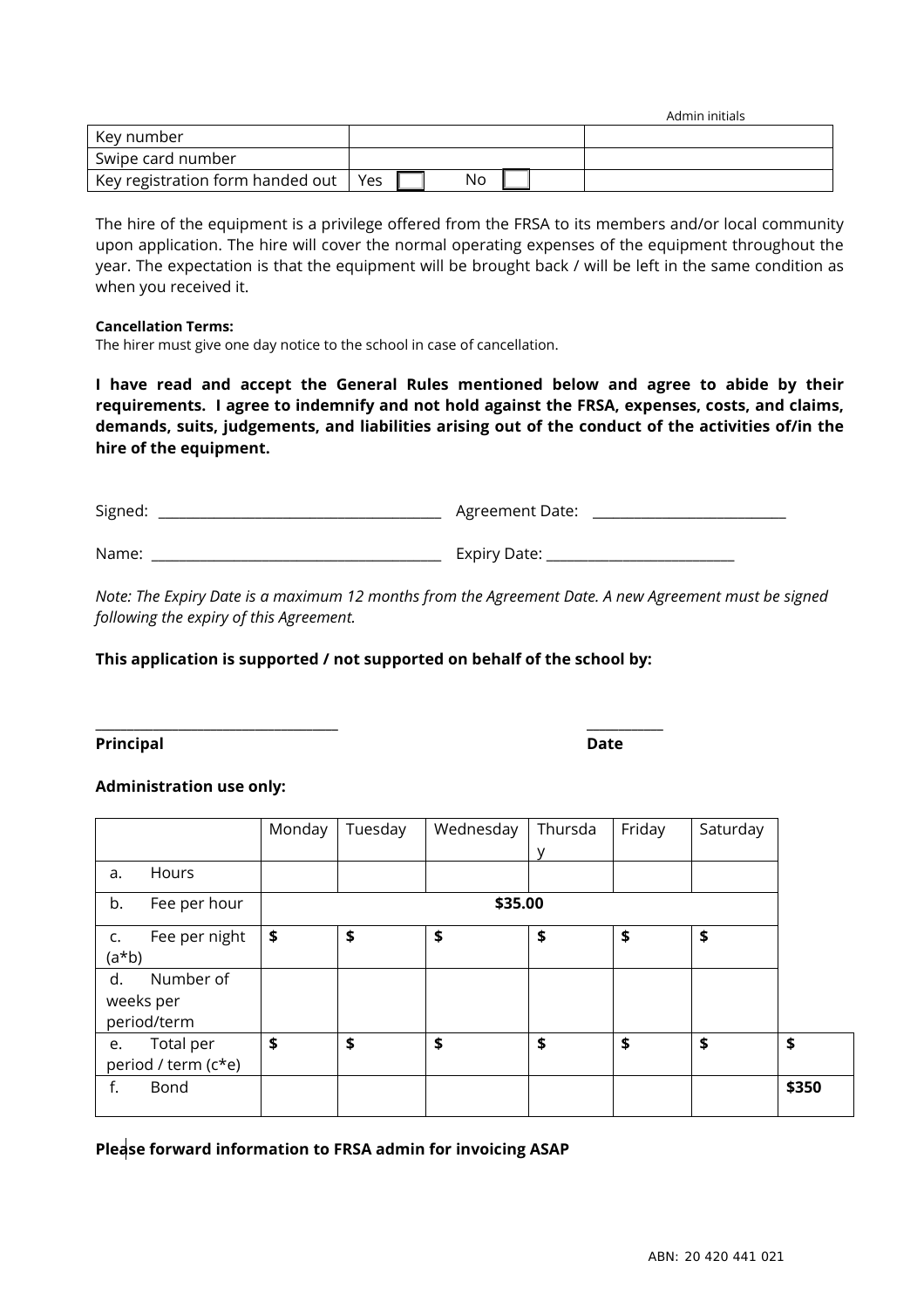

# **GENERAL RULES**

The following general rules apply to the hire and usage of the Hall and other facilities of the FRSA.

1.The hirer, all visitors and players using the hall must be aware that they are guests of a Christian organisation. The FRSA expects you to respect our basic principles, which means that offensive language and behaviour as well as swearing and blaspheming will not accepted and will result in the cancelling of this agreement.

2.Entry school grounds and Hall

a. Entry to the school grounds by the Hirer and associated participants may not occur more than 15 minutes before the agreed hire time starts, unless approval has been given in advance.

b. Departure of persons (as noted above), from the grounds is to occur no later than 15 minutes after the conclusion of activities.

c. Hirer is to ensure that no smoking occurs and alcohol consumed in school buildings or on the grounds.

d. Hire of the Hall is limited to the car park, the Hall building and direct access between. All other areas of the school grounds are strictly off limits, in particular the playground.

### 3.Parking

Car parking will be used at the designated car park areas and not on grass areas near the Hall. Only the "hire organiser" will be allowed to drive to the Hall to unload and load additional equipment. The appropriate access drives will be used.

### 4.Food and drinks

Drinks and snacks can be consumed in the viewing area. At no time are food and drinks allowed in the sporting area.

The premises are alcohol and smoke free.

Cans, bottles, etc will be put in rubbish bags and bins.

### 5.Purpose of Hire

The Hirer should make clear what the purpose of the hire is on the application form. The FRSA has the right to reject the application on (one of) the following grounds:

- the Hall is unsuitable for the purpose of hire

- the purpose of hire does not meet the school standards

- the activity will greatly increase the risk of damage to the school's property or injury to other people accessing the school grounds.

### 6.Usage

Note: it is important to treat and use the sports floor with care. If the following rules are not followed damage will occur to the floor.

- a. Hall should only be used as stipulated in agreement
- b. Hall should be left in clean condition, similar to the condition it was found in
- c. Sports floor should be swept after usage and dirt and sand are to be put in rubbish bins.

NO cleaning detergent should be used. If required only (lukewarm) water may be used.

If any additional cleaning is required, the relevant charge for this will be deducted from the Hirer's bond money or it will be charged separately.

d. Furniture and equipment should be returned to its original spot.

Note: DO NOT DRAG EQUIPMENT, CHAIRS OR TABLES ACROSS THE FLOOR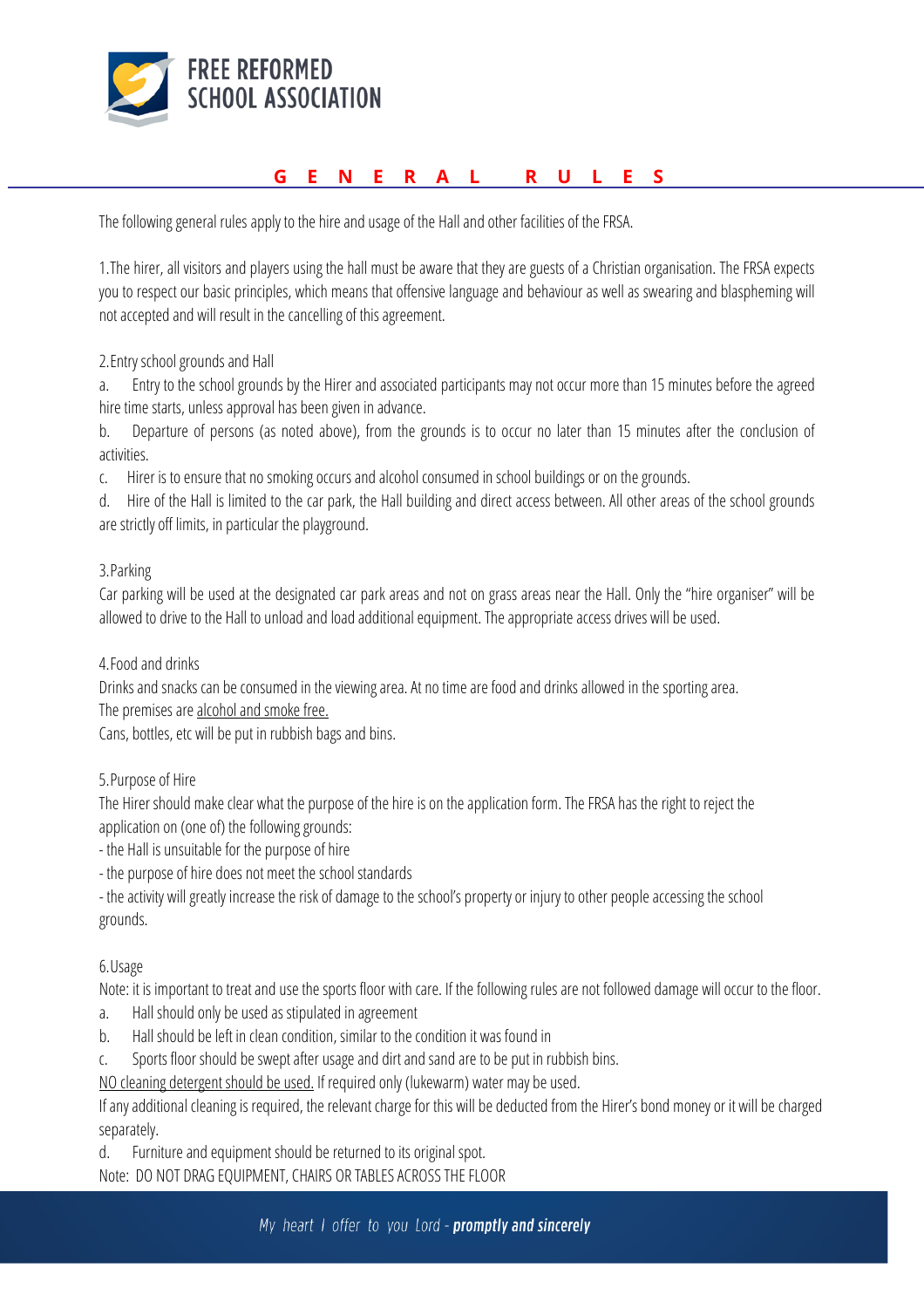e. In the case where the Hall is hired until a certain time, the Hirer is responsible for seeing that the Hall is available for the next Hirer from the booking. This means that the Hall must be ready for the new booking, which includes removing the equipment from the sports floor.

f. The Hall can be used for the following sport activities:

Netball, Volleyball, Basketball, Soccer, Badminton, Gym and Fitness activities.

Only Sports shoes without black soles may be worn on the floor.

NOTE: The FRSA / school principal will have the right to cancel hire commitments that will clash with school activities. The FRSA will give at least two weeks' notice if this occurs.

# 7.Safety

The FRSA maintains buildings and facilities on a regular basis. Hirer is responsible that the use of the facility is safe for players and spectators. FRSA does not accept any responsibility for damage and or injury occurred due to negligence of the hirer.

# 8.Supervision

a. Adult supervision of all visitors / players is required at all times to ensure they are using the building and equipment appropriately, and so that they do not access areas that are off limit.

b. The FRSA reserves the right to supervise the use of the Hall at any time, at an additional charge of \$50/hour to the Hirer.

# 9.Cleaning

It is expected that the Hirer will sweep the floor before they use the hall. It is important that sand and dust is kept away as much as possible. There is a big broom and small broom available. The sand and dust should be thrown in the rubbish bin.

NO cleaning detergent should be used. If required only (luke warm) water may be used.

The tiled areas; foyer, kiosk and toilets will be cleaned by the Hall cleaner on a weekly basis. It is expected that the Hirer will leave the facilities in the same clean condition, similar to the condition it was found in.

10. Key and swipe card

a. The Hirer will receive a key and swipe card and will be held responsible for that set of keys. A loss of keys may necessitate rekeying of a part of the school property and may cost up \$1500.

- b. In the case where keys are lost a reimbursement of the cost will be required (\$100 is the minimum).
- c. Do not mark keys as being keys of a John Calvin School or have a key tag with the school's address.
- d. Keys should not be loaned to anyone unless advance permission has been provided.

e. Keys should be collected from the school's office during school hours and should be returned to the school office the next working day before 12 noon or according to arrangements made with the school secretary.

f. The Hirer is responsible for disarming and arming the building, and is to ensure that all lights, heating, fans, etc are switched off after the hire period, and that all doors, windows and the alarm system are secured before leaving the area. The school reserves the right to pass on any costs incurred (such as security call-out fees) as a result of non-compliance with these conditions.

- 11. Payment
- a. The Hirer is responsible to pay the set fee in advance:
- i. When the agreement is signed
- ii. When an invoice is sent.

iii. Agreements per term / annum will receive an invoice and must be paid in advance (or as agreed by Administration Manager/Principal.)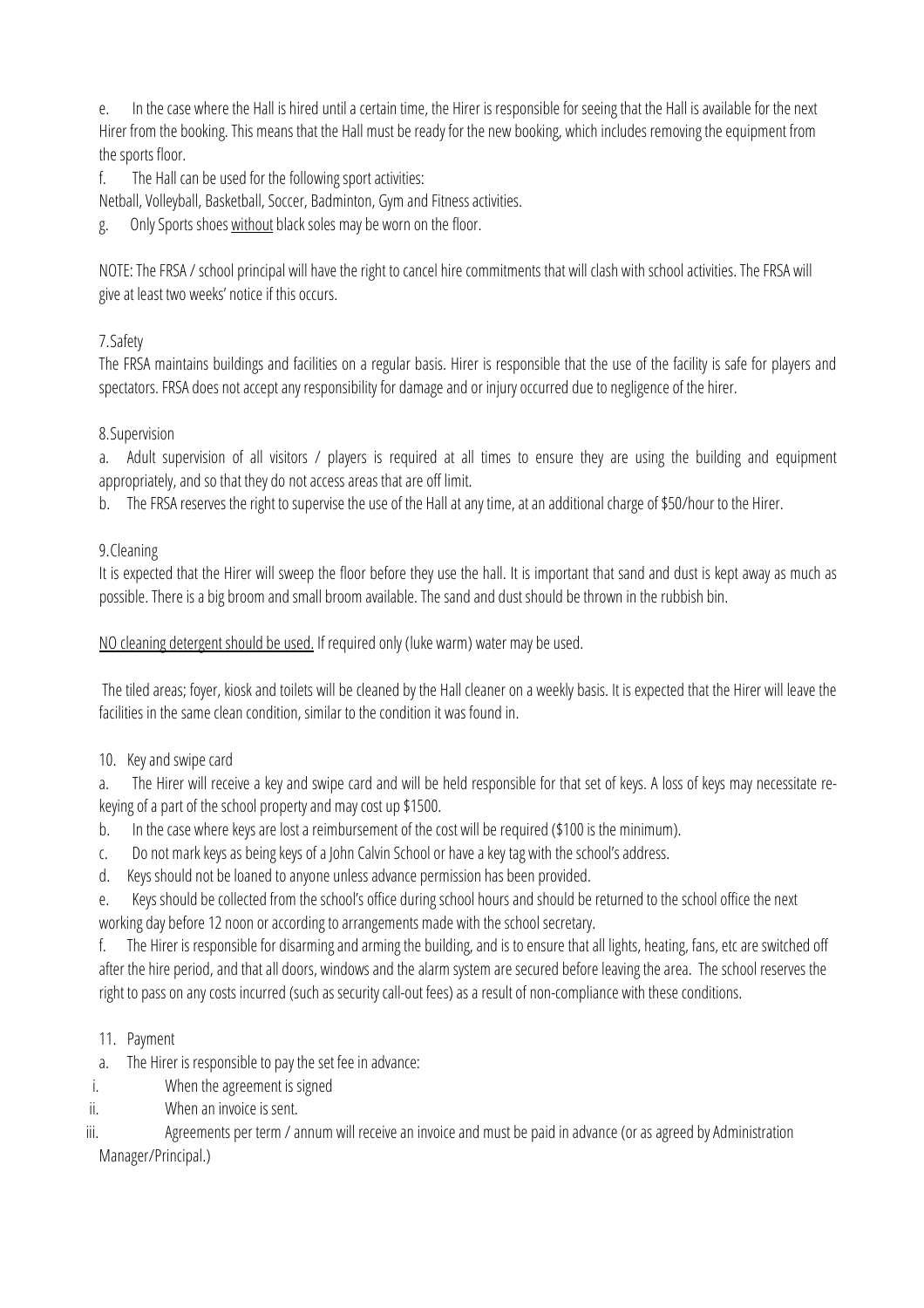# 12. Bond

The Hirer is to pay FRSA a bond of \$350, prior to the commencement of the period of use, which will be refunded in whole or part at the discretion of the Administration Manager. The Administration Manager retains the right to withhold an amount equal to any monies owing to the school or required for outstanding repairs / cleaning.

# 13. Subletting

Subletting of the Hall by the hirer is not permitted.

# 14. Damage

The Hirer is requested to report any maintenance items in the maintenance report book. This book is available in the foyer. Urgent items should be reported immediately to the School (Principal, school secretary or school property manager).

The Hirer is responsible for any damage or loss of equipment as a result of the Hirer's activities. Repairs or replacement of the damaged property may result in invoice for repairs to the Hirer.

# 15. Emergency procedure

The Hirer should make him/herself familiar with the emergency procedure and exits in the building and make the player/users aware of the emergency procedure.

# 16. Personal Incidents / Injury

a. The Hall is equipped with a standard first aid kit. Signage will indicate the location of the first aid kit. For single event or short period hire of the Hall, the Hirer is responsible to ensure that at least one person is appointed who is aware of the location of this first aid kit and is responsible if an injury occurs. Usage of the first aid kit equipment should be reported in the maintenance report book.

The principal of the school will replenish the first aid kit.

b. Regular users or for long periods of hire, the Hirer is expected to have their own first aid kit available for use. If they need to use anything from the FRSA first aid kit, they are expected to replace that item(s) at their own cost.

# 17. Insurance

The Hirer is responsible for the proper use of the equipment and facility. The FRSA does not assume responsibility in the event of any accident or injury sustained by any person hiring, using, or connected with the hire of the school facilities.

The FRSA is not responsible for any loss, damage or theft of any property or valuables belonging to or in the control of or the responsibility of the Hirer, guests or any associated persons during their activities and / or left on the school premises after the conclusion of such activities.

Any individual or organisation who hires the Hall, not part of the FRSA community, should provide the FRSA with a Certificate of Currency to confirm they have Public Liability insurance in place. This Certificate should indicate a level of insurance to the satisfaction of the FRSA.

### 18. Use of Sports Equipment

The Hirer is responsible to take their own sports equipment unless arrangements has been made / agreed upon before signing of the contract.

The following standard equipment will be provided:

- Netball and volleyball posts.
- -Standard soccer goals
- Basketball boards.